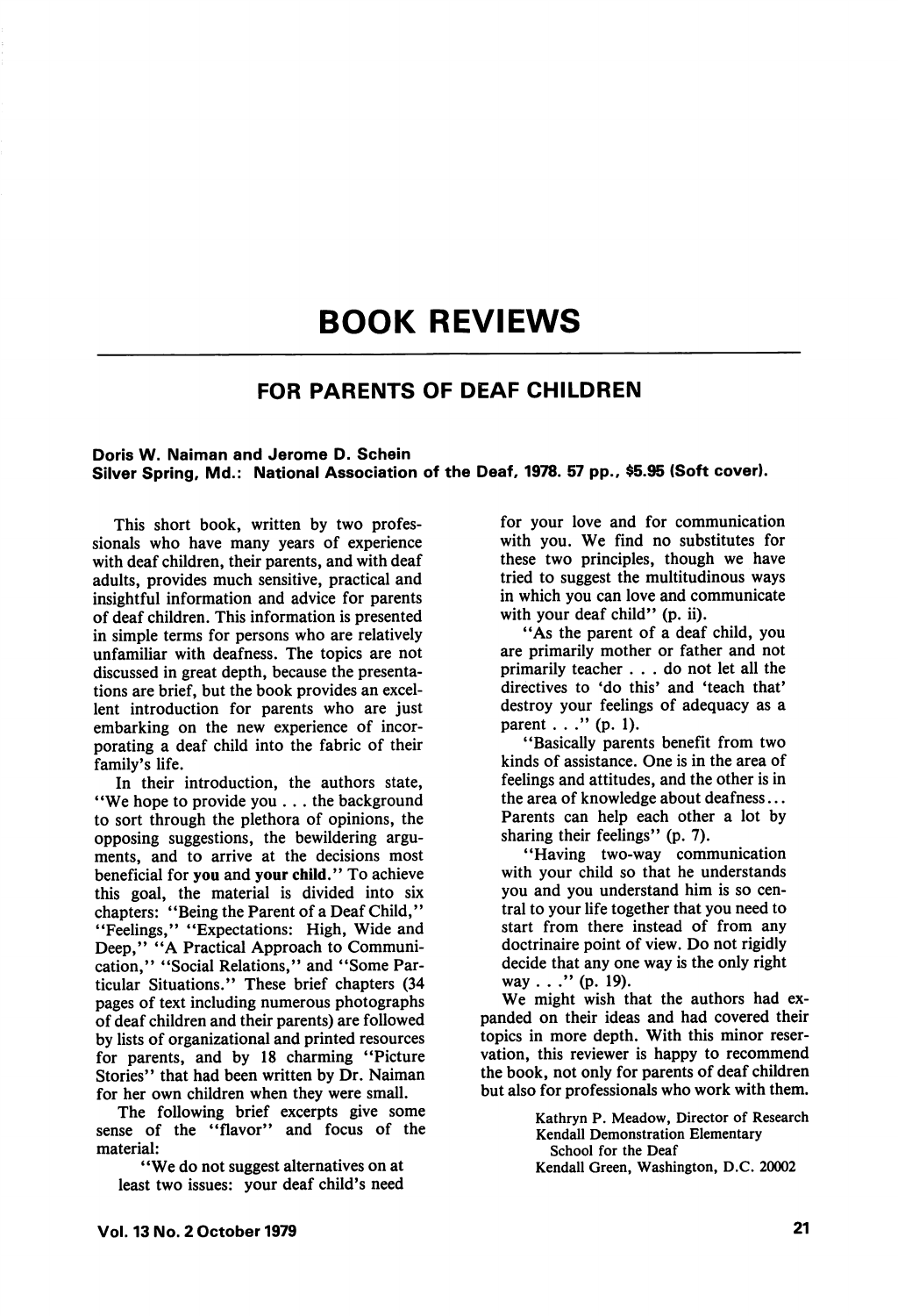# COMMUNITY COMPETENCIES FOR THE HANDICAPPED

Jim Stewart, Gay Bauman, Ruth Faico, Wayne Hanson and Judy LaWanna. Springfield, lilinois: Thomas Books, 1978. 198 pp., no price (soft, spirai-bound).

The teacher or administrator who is familiar with instructional goal setting and the diagnosis of individual achievement levels will find this work very useful as a resource in developing lEP's and implementing instructional se quences for handicapped students. The format for presenting the goals, competencies, and performance indicators can also be used as a model for curriculum planning and develop ment because of the simple, straight-forward representation of scope and sequence.

Educators and other professionals working with hearing impaired students or clients will find this work useful. Rehabilitation counse lors, who form the terminal link in the chain of organized educational and social services pro vided to deaf individuals, will find the focus in this work on community competencies of par ticular interest. Educators of the hearing impaired will want to add to and revise the competencies to suit the needs of that popula tion.

The competencies prescribed in this work purport that the student achieving them will be equipped to function as an independent citizen in the community. In fact, this is the principle upon which the work is based. Without being too critical, one must question to what extent these competencies have been verified as ac curate predictors of future success, or to what degree they have predictive validity.

The authors recognize that handicapped individuals demonstrate a wide range of skill levels determined by the nature and severity of the handicap. Regardless, they present the

competencies in a non-categorical fashion with minimal attention to the unique requirements of particular handicapping conditions (e.g.. Braille, prosthetic devices, total communi cation). What of the profoundly handicapped child for whom the goal of "toilet training'' is the curriculum? This child would find himself or herself below the lowest competency level.

In spite of the criticisms presented in this review, the authors must be heartily applauded because this represents a pioneer effort in at tempting to reconcile problems that have arisen from current legislation and policies governing special education. It is also one of the first formal attempts to relate community competencies and minimal competency testing to the handicapped. One question the authors do not address fully is whether, and under what conditions, diplomas should be denied handicapped students based on competency testing. However, one would not expect an answer to this question from them since general educators and the public are grappling with the same question as it applies to nonhandicapped students. Perhaps a period of experience with the community competencies in this work will lead us to some reasonable solutions.

> Mike Deninger, Associate Principal Model Secondary School for the Deaf Gallaudet College, Washington, D.C. 20002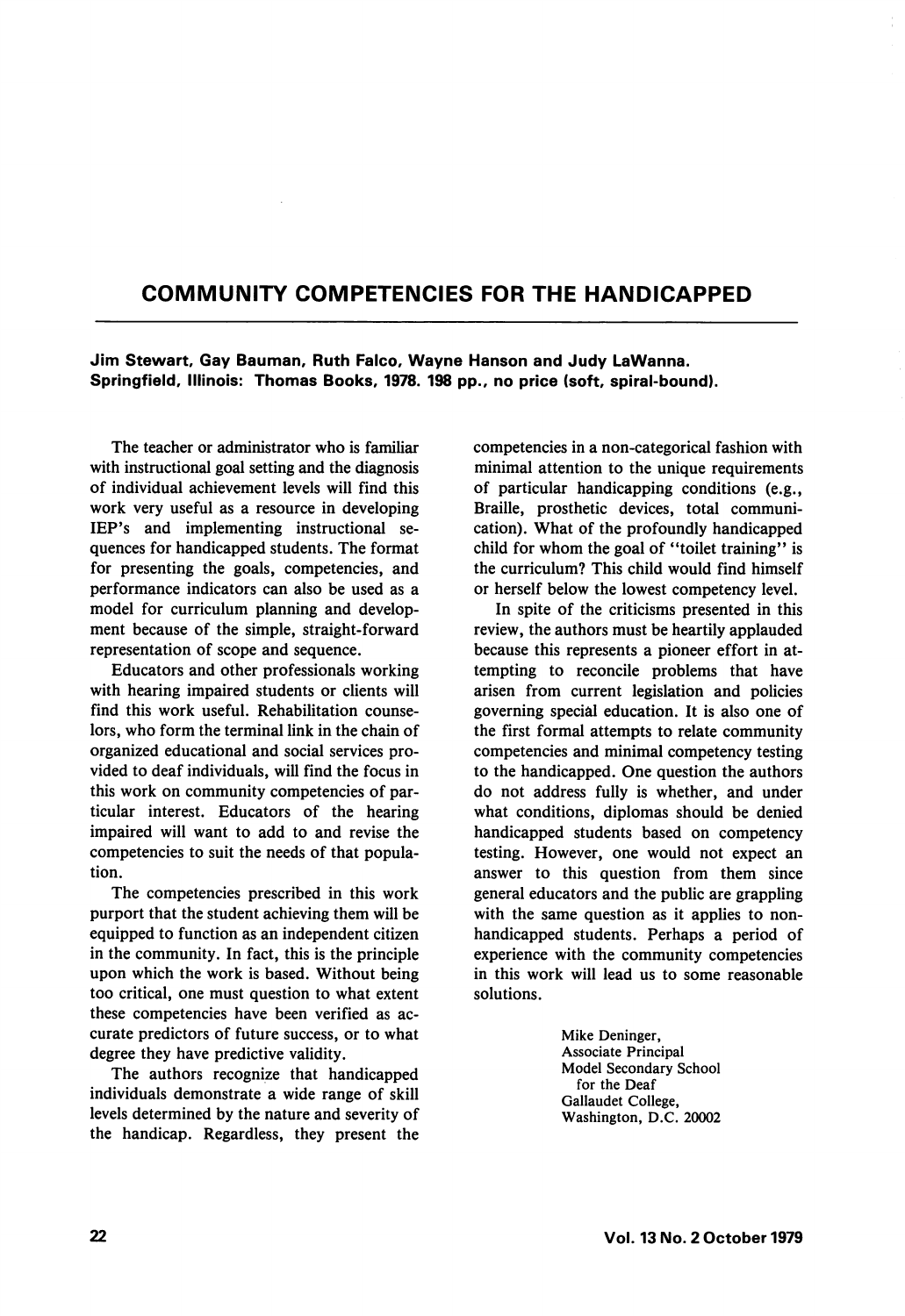# TOTAL COMMUNICATION; THE MEANING BEHIND THE MOVEMENT TO EXPAND EDUCATIONAL OPPORTUNITIES FOR DEAF CHILDREN

#### James Pahz and Cheryl Pahz.

Illinois: Charles C. Thomas Publisher, 1978. 115 pp., no price (hard-bound).

The authors have done a notable job of reviewing a great deal of the literature and data concerning the history and development of Total Communication and, in writing this book, have attempted to summarize all of the research in to a brief one-stop reference for the reader — a formidable task! It is hard to believe that all of the pain and agony of the last one-hundred years, and especially the last ten, could be consolidated into 100 pages of text; nonetheless, the authors have done just that.

The book provides a fairly thorough coverage of the history of deaf education and of sign language, a brief look at the major issues surrounding the "oral-manual" controversy, and a discussion of the emergence of Total Communication itself. The fifth of the six chapters, written by Glenn T. Lloyd, Ed.D., focuses on the implemenation of Total Communication in educational settings.

This book would probably be most worthwhile to students just entering the field of deafness and certainly could be used as a reference for a number of important articles and books written on the subject. Those pro fessionals who have been around for the last eight to ten years may enjoy reading it just to refresh their memories. Finally, the most delightful parts of the book are the great car toons from the "Deaf Spectrum" of Oregon.

> Kay Fulton, Counselor of the Deaf Wheaton, Maryland

### HANDICAPPING AMERICA: BARRIERS TO DISABLED PEOPLE

#### Frank B. Bowe

New York: Harper & Rowe, 1978. 219 pp., \$10.00 (Hard bound).

Writing in a high-interest holding sequential style, Bowe has presented a vivid narrative of the past and current struggle of the nation's handicapped citizens toward the elusive goal of social equality.

From a brief historical perspective of the plight of handicapped people in ancient times.

Bowe moves rapidly into the 20th century with examples of society's meager response to the needs of such people — and the submissive at titudes of the handicapped that have perpetuated this gross neglect.

The often ridiculous constraints against the handicapped that are built into the "system"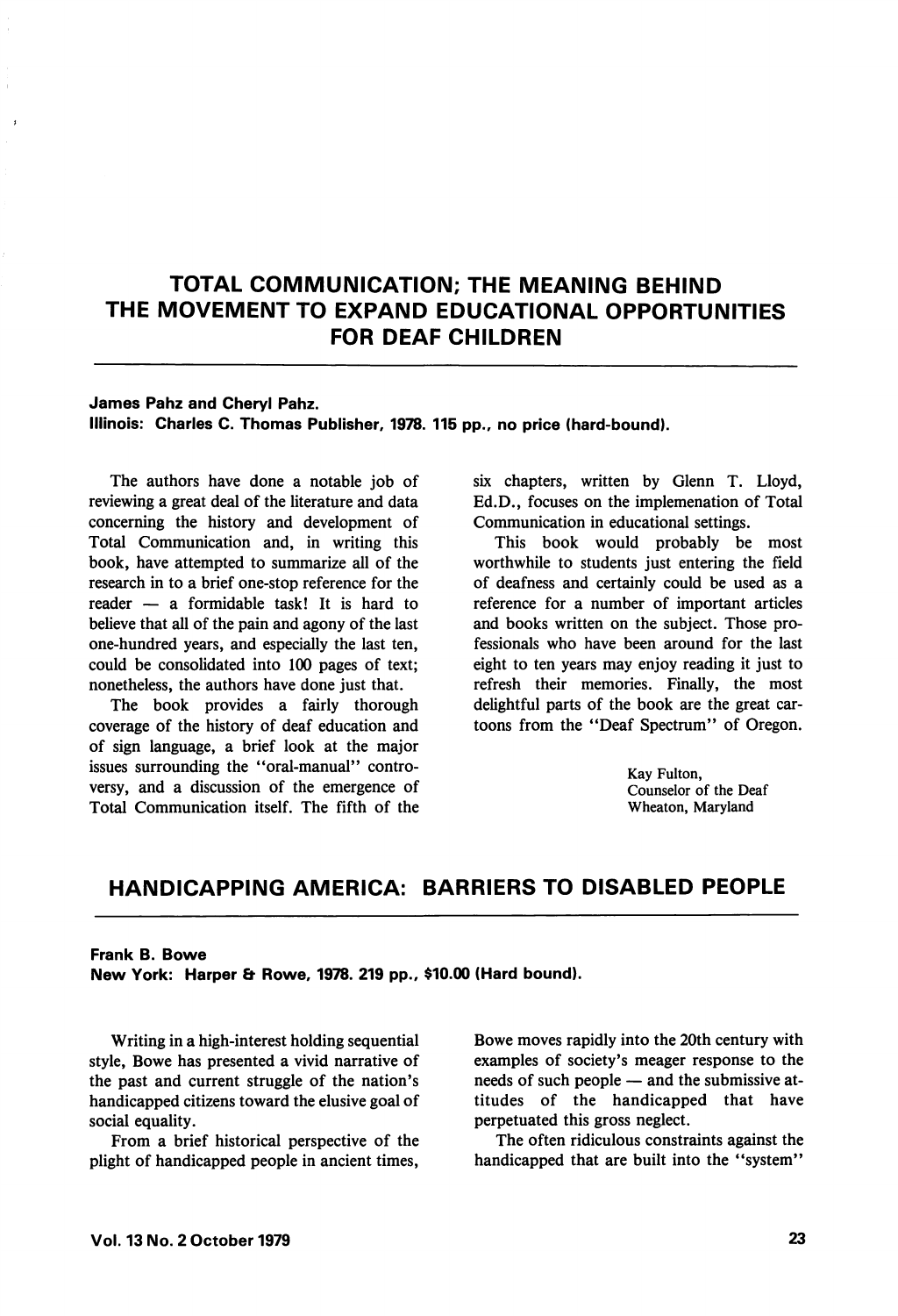are cited, yet there is obviously no intent to focus on the negatives. Rather, Bowe seems to be throwing down the gauntlet to each of us by saying, in effect, this is the problem and handi capped people can help resolve it; when do we begin?

In view of his own hearing loss and profes sional background in the deafness field, there is an understanding tendency for Bowe to cite deafness related examples somewhat more fre quently than for other categorical handicaps. However, this is not a book about the problems of deaf people, or blind people, or paraplegics, but rather, a book with many facets of the problem faced by all handicapped people. For, perhaps more than anything else, Bowe focuses not on what differentiates various segments of our nation's handicapped population, but rather on the strong commonalities of our social prejudices that limit their contributions to the world of man.

This is not a book based on emotions. While Bowe's personal commitment to the handicapped comes through clearly, his points

are hard and factual. A thorough familiarity with, and analysis of, the myriad of rules, standards, policies and laws governing the rights of the handicapped are reflected again and again throughout the book.

Through Bowe's pen comes not a bewildered plea from the country's handicapped, but an angry bellow for their equal rights under Con stitutional law. Woven into the presentation of social situations, paradoxical plights, and bureaucratic blunders is a constant thread of challenge to the reader, the government, and to society in general to get their collective houses in order.

Although obviously written for a broad au dience, this book should be required reading for everyone in the helping professions, for parents of handicapped children and for local, state, and federal policy makers.

> Richard K. Johnson, Ed.D. Office for Handicapped Individuals Department of Health, Education and Welfare Washington, D.C.

## THE HARD-TO-TEACH CHILD: A DIAGNOSTIC-REMEDIAL APPROACH

### Denis Stott

Baltimore: University Park Press, 1978. 181 pp., \$8.95 (paper-back).

As a result of the Toronto Project, a remedial education program, and skillfully ap plied theoretical knowledge, the author pro poses several practical steps in the assessment and instruction of children exhibiting various types of learning problems. The concept of evaluation and instruction based on standar dized tests and "intelligence" scores is dismissed in favor of identifying the individual child's learning and motivation characteristics. Labels for deficits are replaced by a major em phasis on the individual's reaction to and in teraction with the learning environment and the demands of the curriculum.

While this book does not directly address the hearing-impaired child, it does provide several practical approaches that can be ap plied to the assessment and instructional pro grams for the deaf child. Of significant impact are the interdisciplinary roles of the school psychologist, the teacher and the child in deter mining the most effective and efficient means of interaction. Generally, Dr. Stott presents excellent rational and practical means for plan ning educational programs from the identifi cation of the individual child's assets rather than his/her deficits.

Several chapters include "how-to" infor-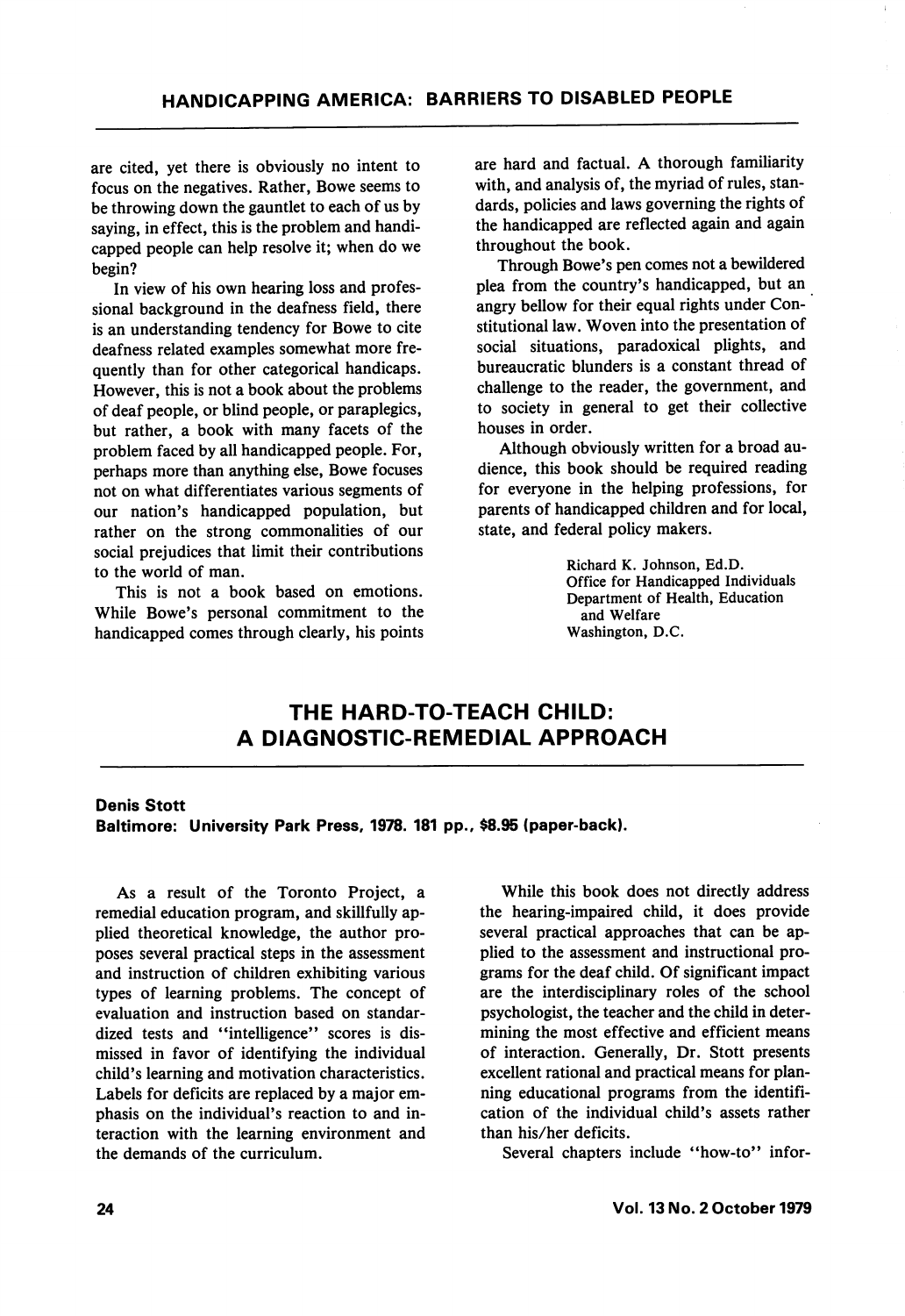mation regarding the alteration of the learning environment and the remediation of inappropriate learning habits. The appendices exhibit several specimens of materials that may be adapted for use with the hearing impaired child including the "Guide to the Child's Learning Skills" and "Flying Start" materials. The information is presented in format and content appropriate for teachers, psychologists,

administrators, and special education con sultants working with hearing impaired children.

> Susan Rose, Ph.D. Assistant Professor The Ohio State University 356 Arps Hall 1945 N. High Street Columbus, Ohio 43210

### INTRODUCTION TO THE PSYCHOLOGY OF HEARING

#### Brian C. J. Moore Baltimore: University Park Press, 1977. 311 pp., \$12.50 (soft cover).

Dr. Moore has presented an excellent text on the functioning of the auditory system. The reader may be slightly misled by the title of the text, but anyone who reads beyond the intro duction will soon become aware of the intent of the text.

Moore intends for this book to be used, "... as an undergraduate textbook to accompany courses in auditory perception or hear ing." He undertook the preparation of this text since there was no other single book that contained the breadth and depth of informa tion needed for such a course. In this regard, Moore has succeeded admirably. My only complaint, and this deals not with the book but with the purpose of the book, is that it may well be beyond the scope of many beginning undergraduates. He has presented a massive volume of material in this text and frequently he appears to assume a sophistication on the part of the reader that may not exist with beginning undergraduates. I personally feel it is an outstanding textbook, but those who wish to employ it for a course in auditory percep tion or hearing might well review it carefully before assigning it to beginning undergrad uates.

Moore has included seven content chapters. These are: (I) The nature of sound and the structure of the auditory system, (II) Loudness, adaptation and fatigue, (III) Frequency analysis, masking and the critical band, (IV) Pitch perception and auditory pattern percep tion, (V) Space perception, (VI) Speech perception, and (VII) New developments, practical application and future outlook. The remarkable fact is that Moore has covered all of these topics with significant detail within the confines of this single text. In addition, he pro vides a comprehensive and exceedingly thorough list of references for all of the material referred to in the text.

I most strongly recommend this textbook. It will be extremely valuable as a course text, and will be equally valuable as a reference text. Moore is to be congratulated for an outstand ing new addition to the literature in audition.

> Roger N. Kasten, Ph.D. Professor of Audiology Wichita State University Wichita, Kansas

## INTERDISCIPLINARY APPROACHES TO HUMAN SERVICES

#### Edited by Peter Valletutti and Florence Christoplos Baltimore, Maryland: University Park Press, 1977. 442 pp., \$16.50 (paperback).

The editors' purpose for collecting this information was to describe and clarify various professional approaches to services for people in need. Each area of professional expertise is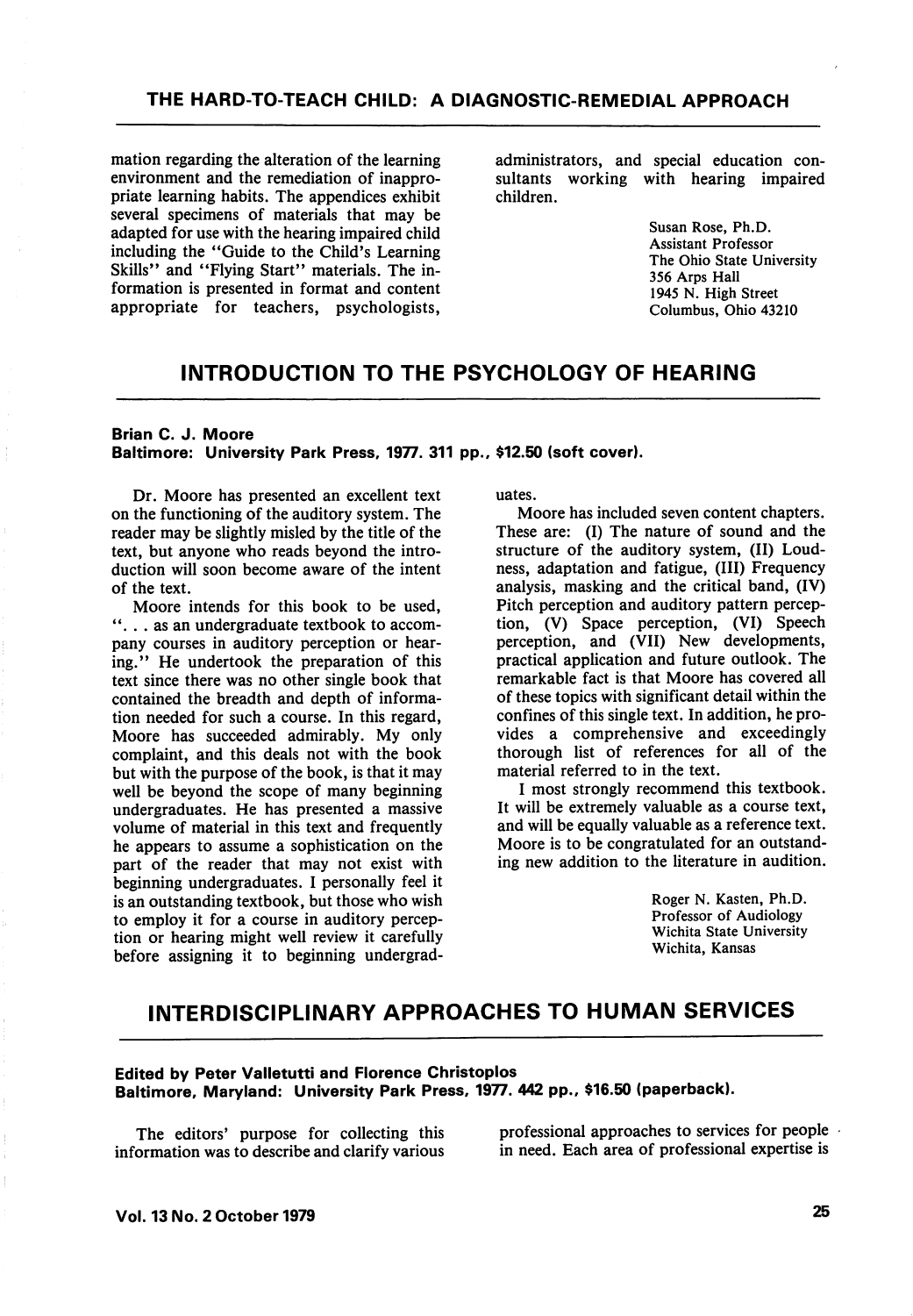described in a chapter which presents the theory of the profession, training requirements, and scope and nature of the services. The information can help various disciplines to work together in serving the same client, benefitting from the others' strengths and elimina ting duplication of services. Among the disciplines represented are dance therapy, dentistry, law, physical medicine, speech and language pathology, nutrition, and psychiatry, to mention but a few.

This information can aid members of an interdisciplinary team or community profes sionals who wish to understand the services that are available and needed by their clients. Educated consumers can better understand the approach and services possible through various professionals and how to receive such services.

There are some specific articles which could be more applicable to the area of deafness.

e.g.. Law, Rehabilitation, Education, Speech and Hearing, and Language Pathology. The other professional services described might not be directly related, but the information could be of value to consumers such as in the case of Nutrition, Psychology, and Therapeutic Recreation.

A professional dealing with clients with multiple disabilities could also profit from the information presented.

Most of the articles were stimulating and thought provoking; all were informative. This book would be an excellent reference for con sumers and professionals alike.

> Barbara Apffel Pierce Supervising Counselor, Vocational Rehabilitation 5601 Corporate Way, Suite 220 West Palm Beach, Fla. 33407

### PIAGETIAN THEORY AND THE HELPING PROFESSIONS

#### J. F. Margary, et. al., Eds.

Los Angeles: University of Southern California, 1977, 461 pp., \$10.00 (Paperback, available only through Special Order Department, University of Southern California, Los Angeles, CA 90007).

Piagetian Theory and the Helping Profes sions is a publication which resulted from the proceedings of the Sixth Annual Interdiscipli nary Conference on Piagetian Theory and Its Implications for the Helping Professions. Inherent in such publications are all of the dif ficulties of making printed text of verbal (oral) presentations. As one reads the various chapters, one is quite aware of the fact that this book represents a conference summary rather than a precisely conceived, closely con nected set of ideas which is reorganized as a book on a discrete subject. The fifty or so segments are not segregated into any specific topic of categorical classification. Most segments do focus upon the application of Piagetian principles to the problems of the handicapped child. Some are quite specific, for example, the use of the concept of conserva tion of weight in the deaf child, while other selections are much more general and deal with more generalized issues such as language acquisition in preschool children.

Piagetian theory, particularly those aspects related to cognition and language acquisition, are very salient in relationship to the issues of education and understanding of educational problems of deaf individuals. There are thir teen segments which would be of direct interest to professionals in the area of deafness and five other areas which may be helpful as a com parative baseline for paralleling deafness and other handicapping conditions under the broad framework of Piaget.

This book is interesting in that it spreads Piaget across a wide area and demonstrates